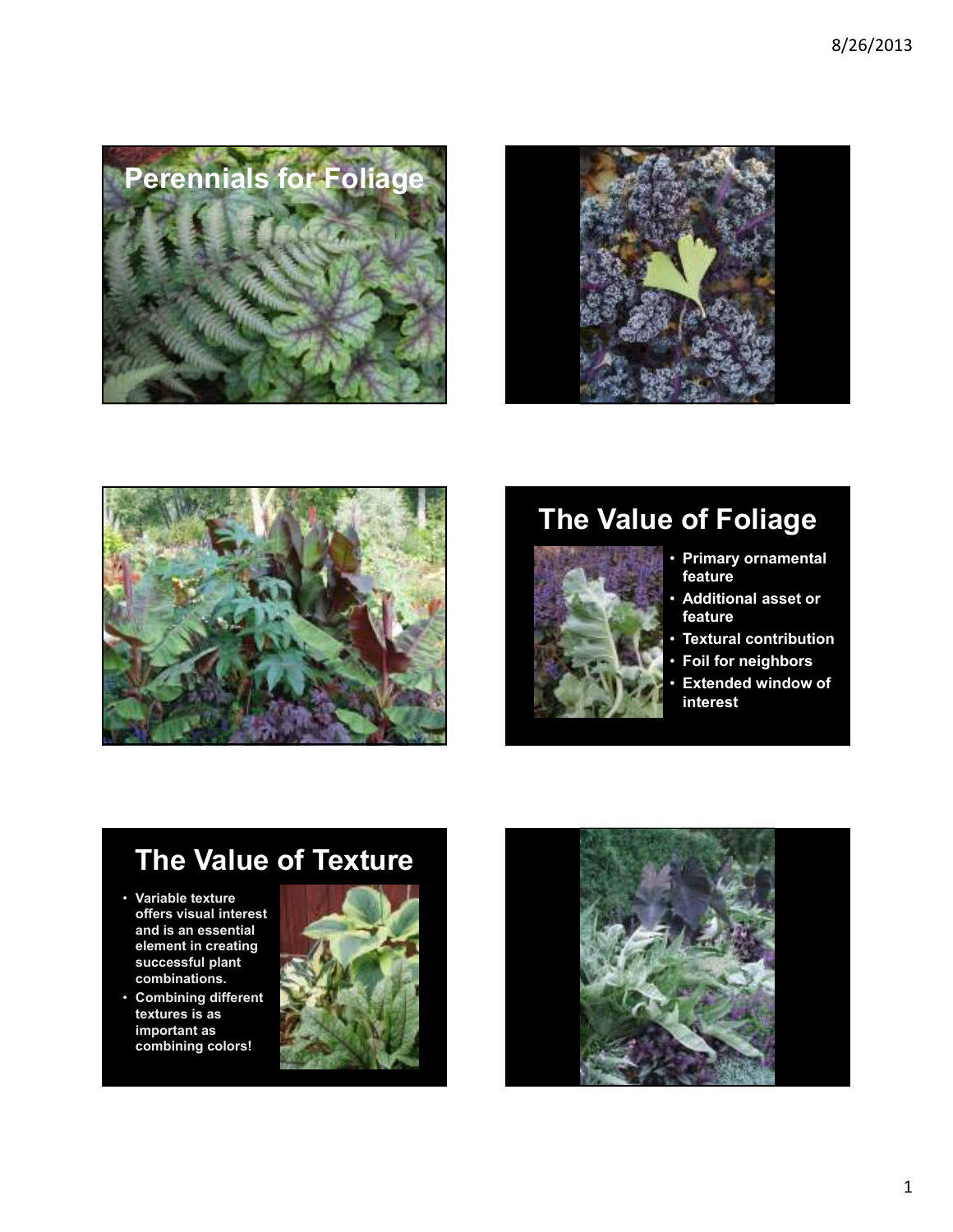









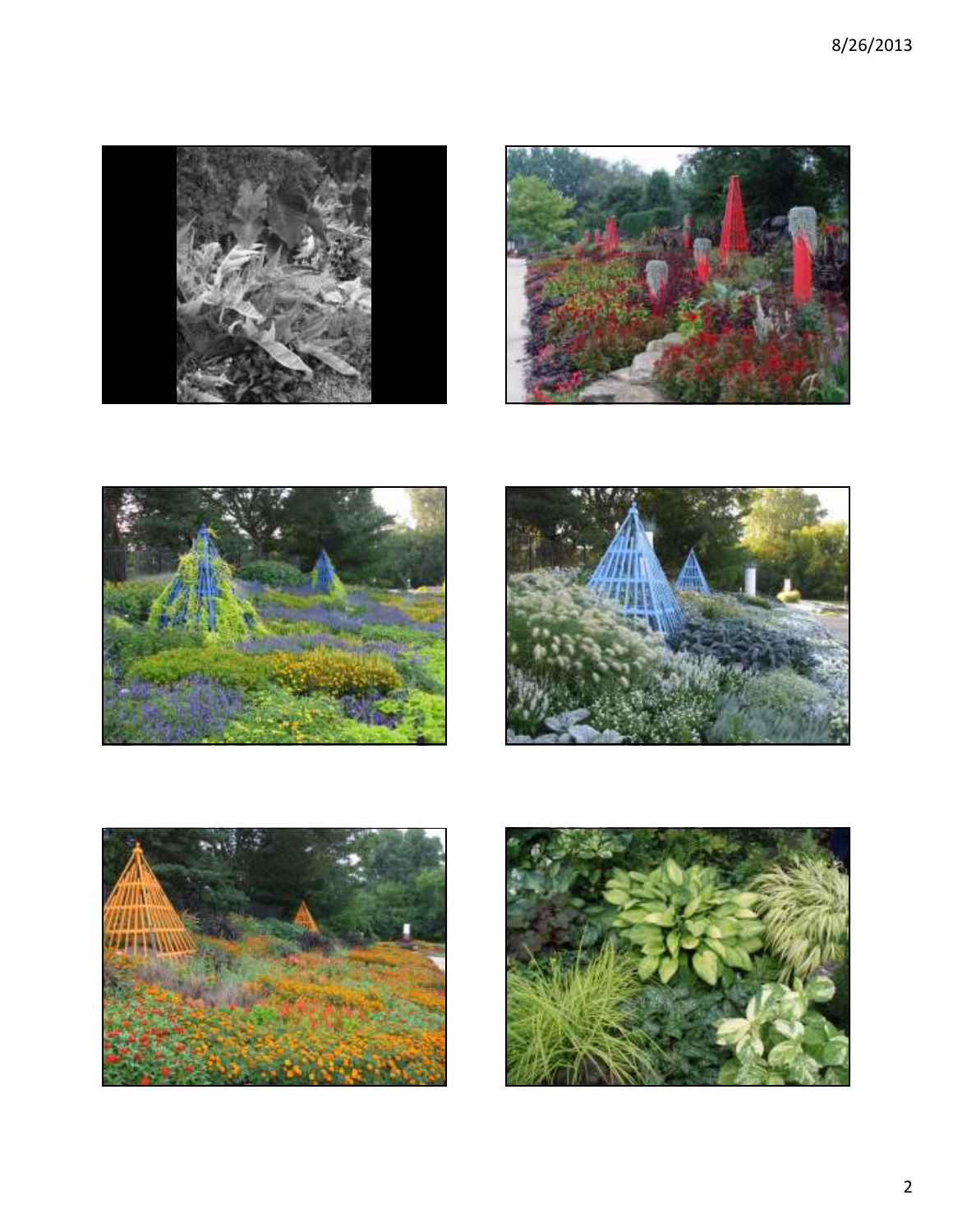### **Foliage Considerations**



#### • **Seasonal transitions?**

- **Best lighting for optimum coloration**
- **Insect or disease problems**
- 







#### **Foliage Characteristics**

- **Color**
- **Glossiness**
- **Pubescence**
- **Seasonal shift?**
- **Texture**
	- –**Visual weight**
	-



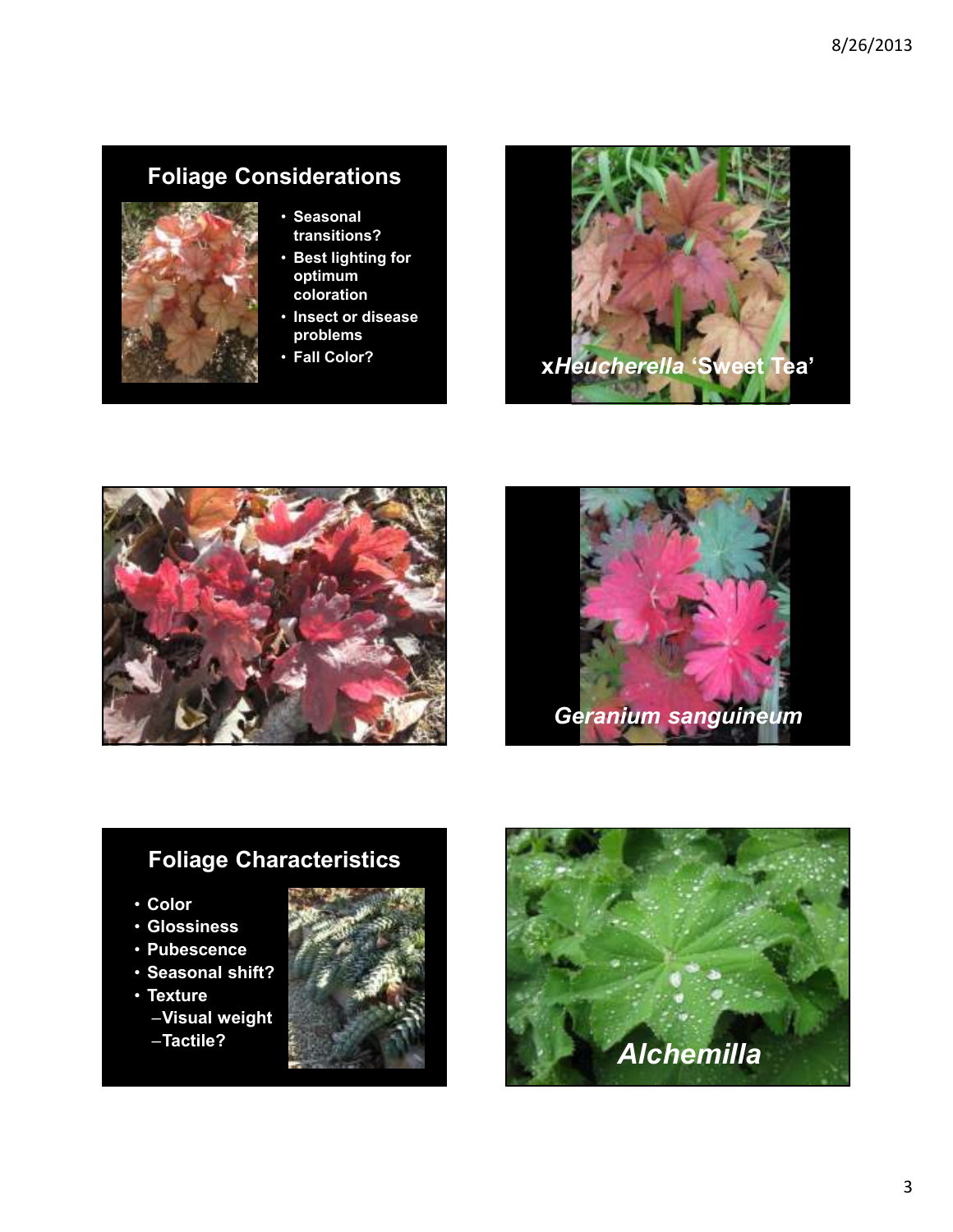

### **Safe to Assume...**



#### • **Our perennial selection should include considering foliage that isn't prone to browning, diseases, insect problems, browsing or other negative inputs.**

#### **Maximum "Window of Appeal"**

• **Foliage that offers color independently of the bloom window will provide extended interest during the "off bloom" period but should also be a nice feature in tandem with the blooms as well.**







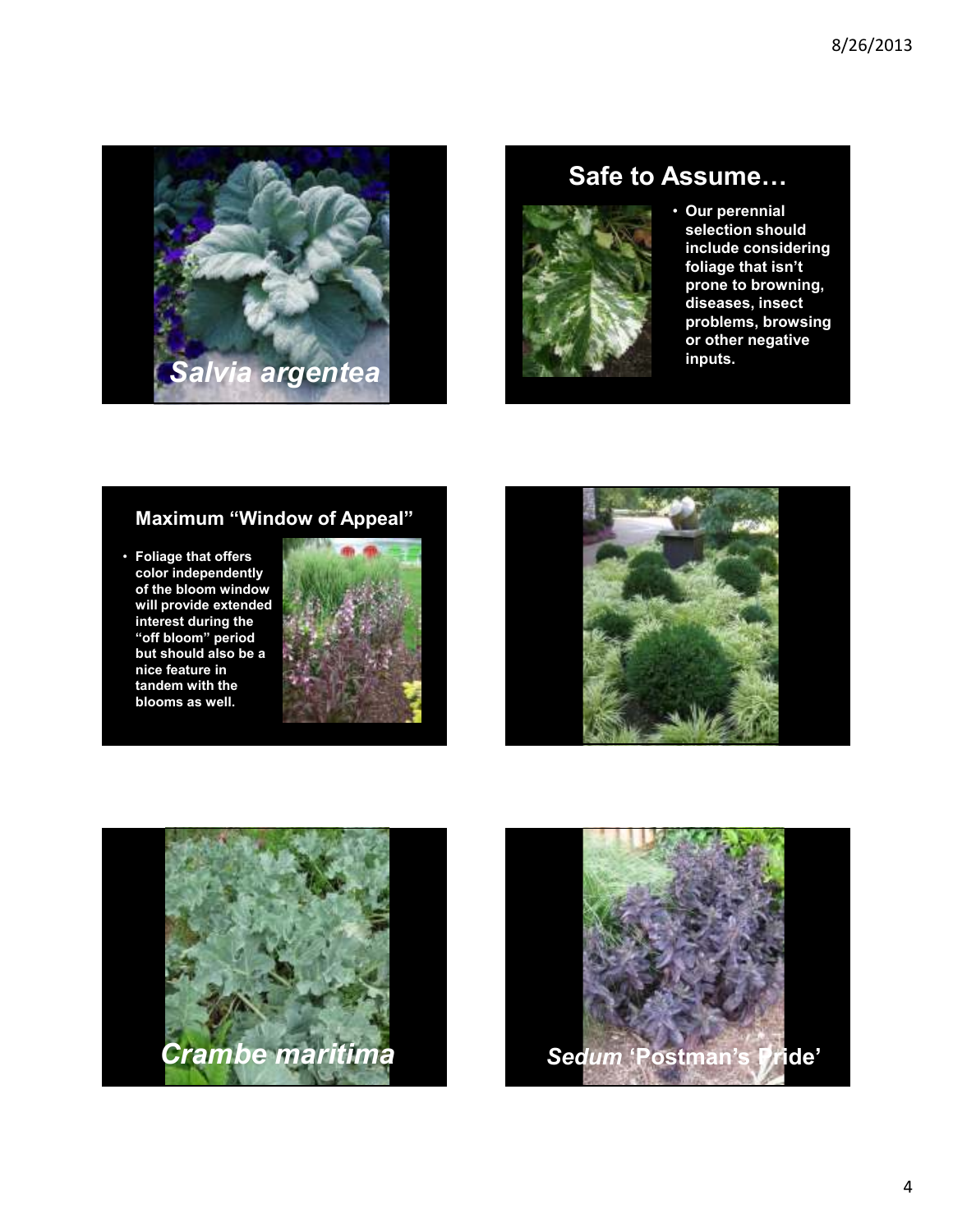









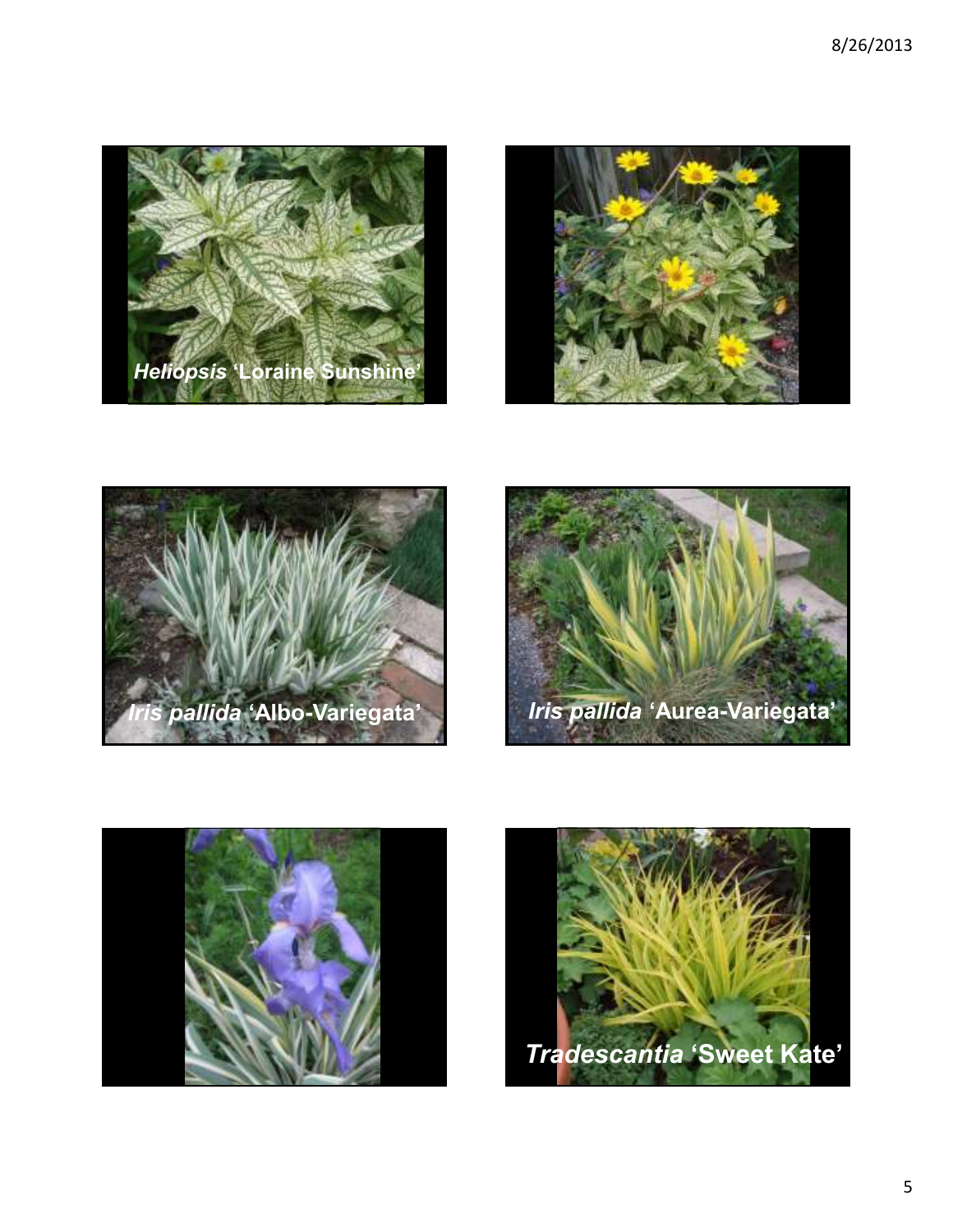









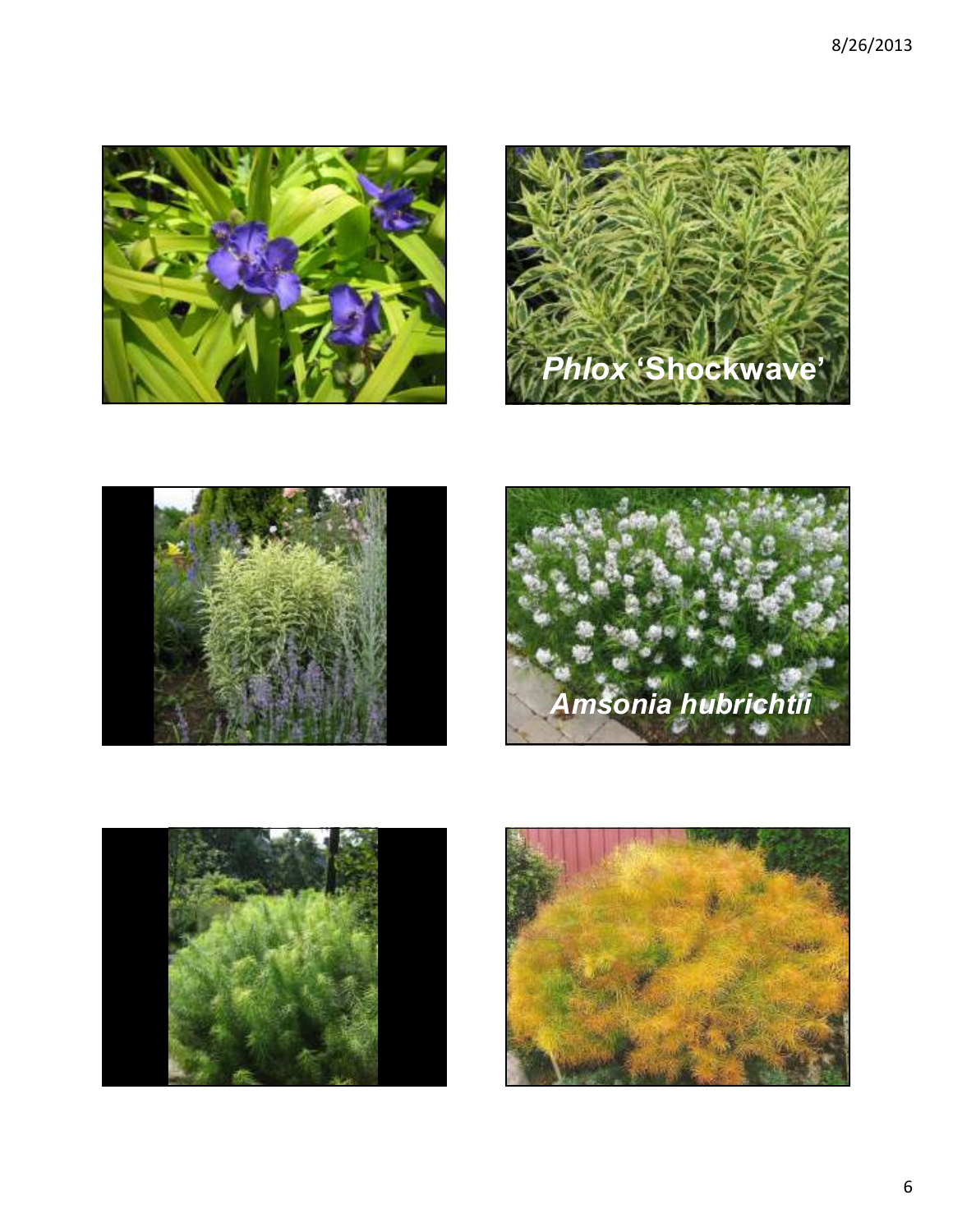









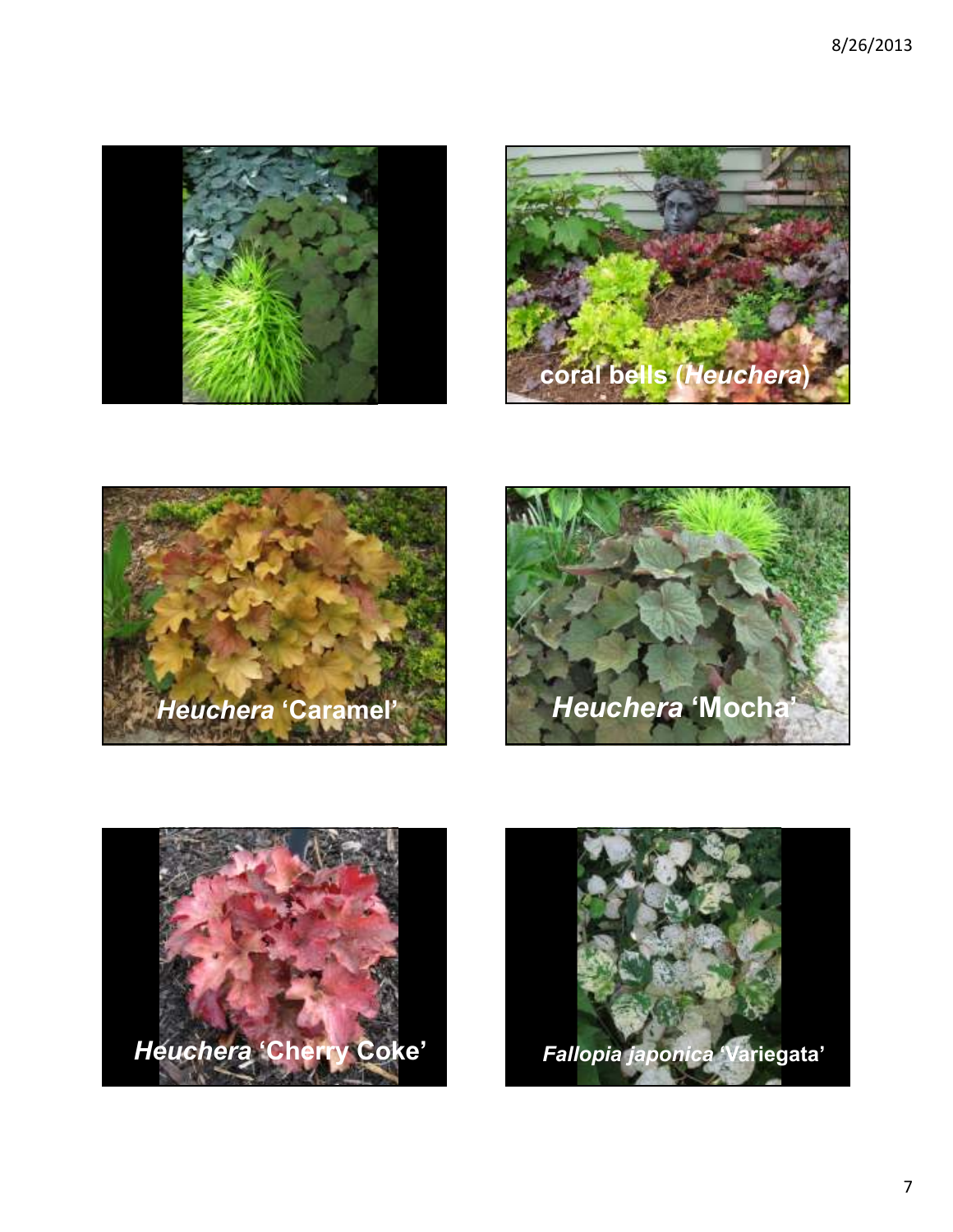









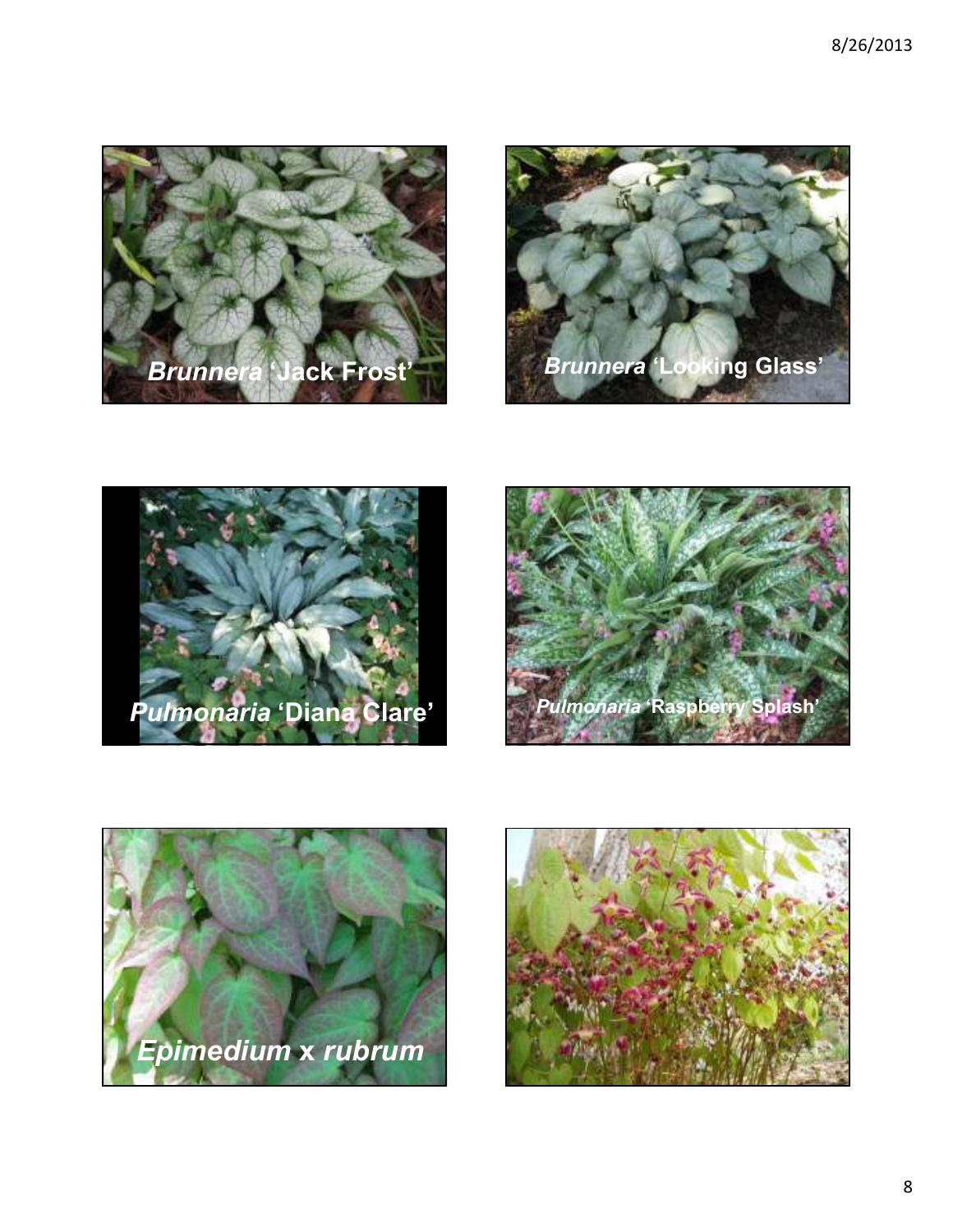









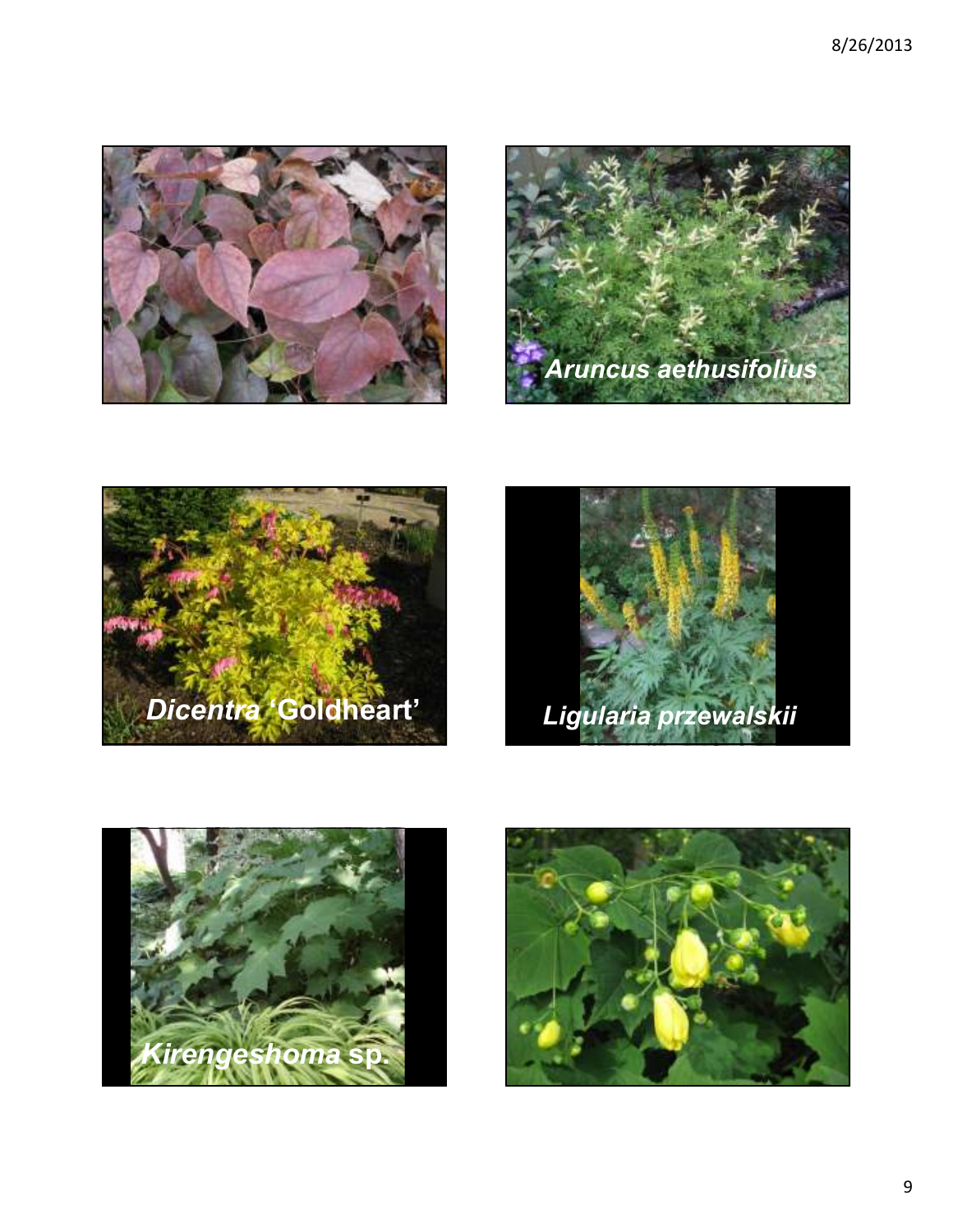









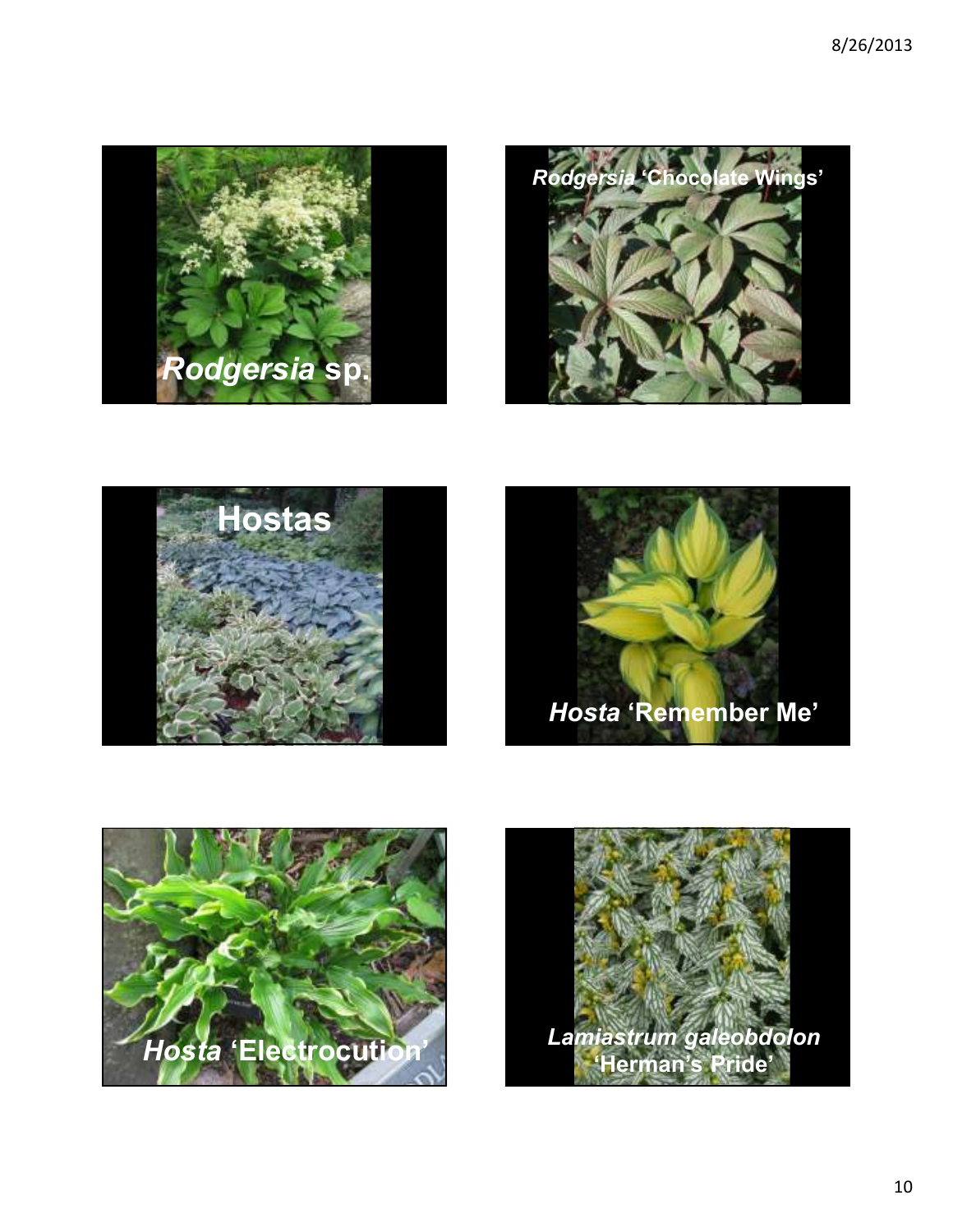